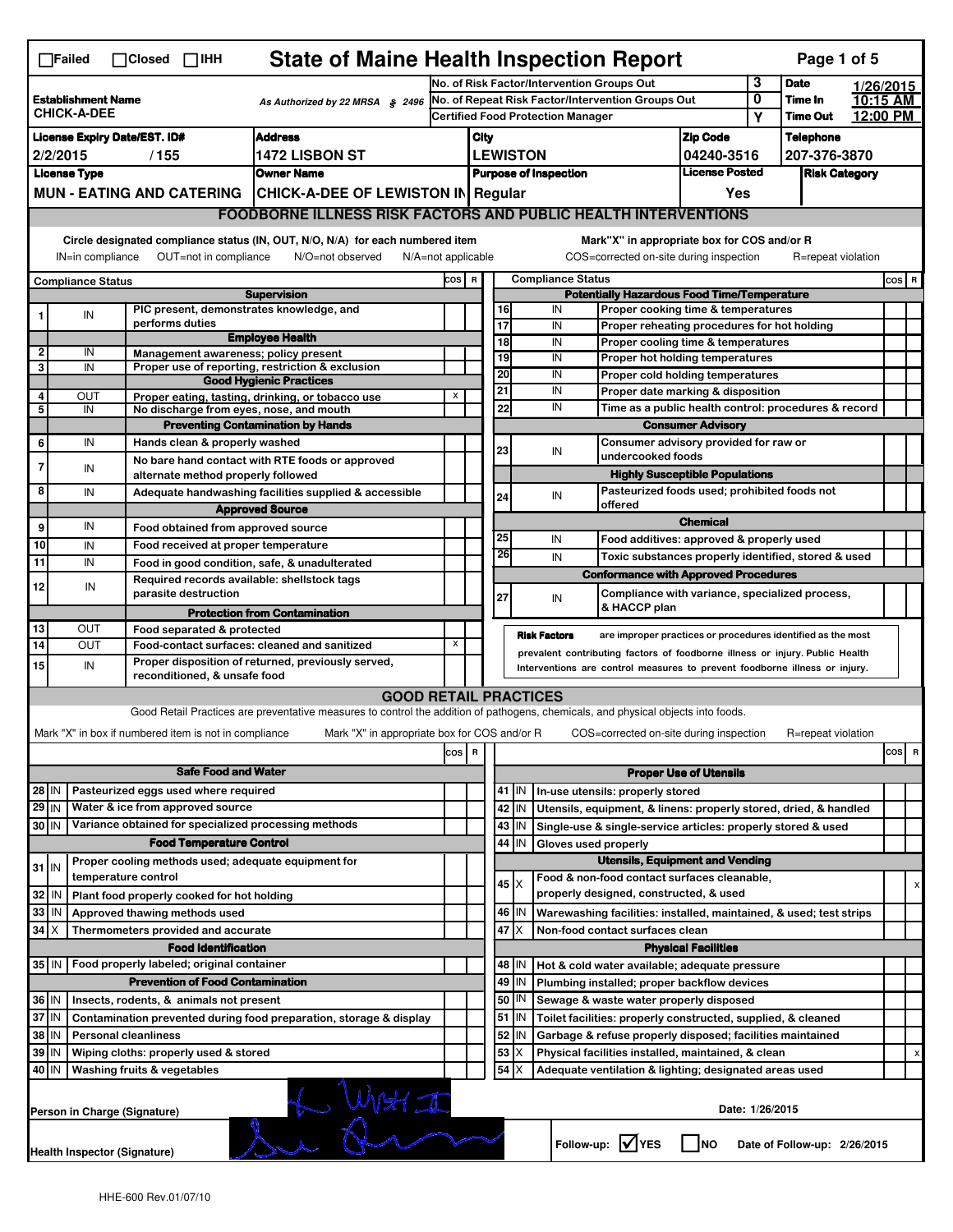|                                                  | Page 2 of 5                      |                                 |              |                        |                                  |
|--------------------------------------------------|----------------------------------|---------------------------------|--------------|------------------------|----------------------------------|
| <b>Establishment Name</b>                        | As Authorized by 22 MRSA         | 1/26/2015<br><b>Date</b>        |              |                        |                                  |
| <b>CHICK-A-DEE</b>                               |                                  |                                 |              |                        |                                  |
| License Expiry Date/EST. ID#<br>2/2/2015<br>/155 | <b>Address</b><br>1472 LISBON ST | City / State<br><b>LEWISTON</b> | /ME          | Zip Code<br>04240-3516 | <b>Telephone</b><br>207-376-3870 |
|                                                  |                                  | <b>Temperature Observations</b> |              |                        |                                  |
| Location                                         | <b>Temperature</b>               |                                 | <b>Notes</b> |                        |                                  |
| ooler #2                                         | 38                               |                                 |              |                        |                                  |
| raw fish                                         | 39                               |                                 |              |                        |                                  |
| hot water                                        | 110 plus                         |                                 |              |                        |                                  |
| cole slaw                                        | 39                               |                                 |              |                        |                                  |
| cooler                                           | 38                               |                                 |              |                        |                                  |
| Sandwich bar                                     | 38                               |                                 |              |                        |                                  |



**Date: 1/26/2015**

**Health Inspector (Signature)**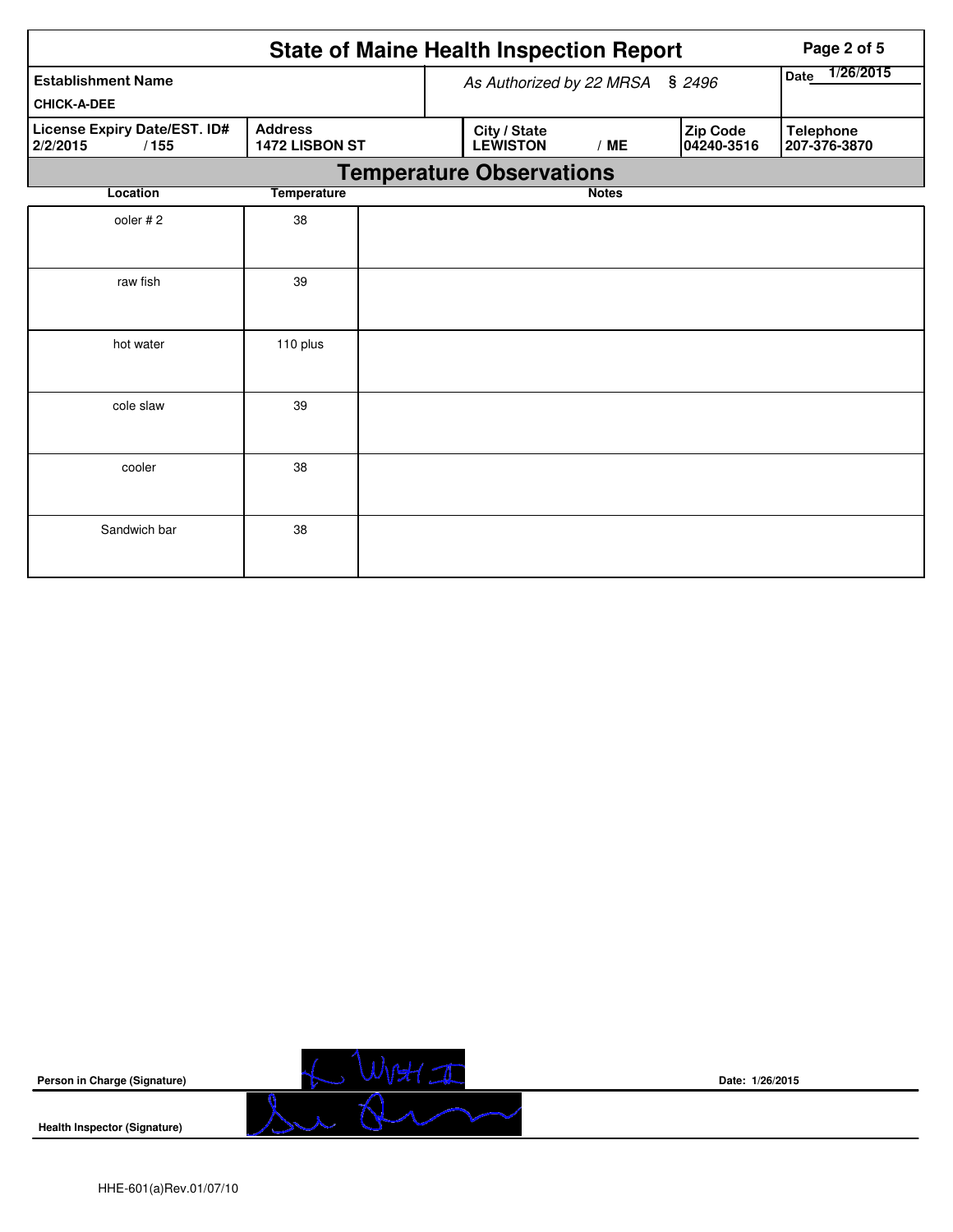|                                                                                                                                                                                                                                                            |                                                                                                          | <b>State of Maine Health Inspection Report</b> |    |                               | Page 3 of 5              |
|------------------------------------------------------------------------------------------------------------------------------------------------------------------------------------------------------------------------------------------------------------|----------------------------------------------------------------------------------------------------------|------------------------------------------------|----|-------------------------------|--------------------------|
| <b>Establishment Name</b>                                                                                                                                                                                                                                  |                                                                                                          |                                                |    |                               | 1/26/2015<br><b>Date</b> |
| <b>CHICK-A-DEE</b>                                                                                                                                                                                                                                         |                                                                                                          |                                                |    |                               |                          |
| License Expiry Date/EST. ID#<br>2/2/2015<br>/155                                                                                                                                                                                                           | <b>Address</b><br><b>1472 LISBON ST</b>                                                                  | City / State<br><b>LEWISTON</b>                | ME | <b>Zip Code</b><br>04240-3516 |                          |
|                                                                                                                                                                                                                                                            |                                                                                                          | <b>Observations and Corrective Actions</b>     |    |                               |                          |
|                                                                                                                                                                                                                                                            | Violations cited in this report must be corrected within the time frames below, or as stated in sections | 8-405.11 and 8-406.11 of the Food Code         |    |                               |                          |
| 4: 2-401.11: C: Food employee is eating, drinking, or using any tobacco where the contamination of exposed FOOD; clean EQUIPMENT, UTENSILS,<br>and LINENS; unwrapped SINGLE-SERVICE and SINGLE-USE ARTICLES; or other items needing protection can result. |                                                                                                          |                                                |    |                               |                          |
| <b>INSPECTOR NOTES:</b> drinks must have covers and straw-corrected on site                                                                                                                                                                                |                                                                                                          |                                                |    |                               |                          |
| 13: 3-302.11.(A).(1).(A): N: Raw Ready-to-Eat food not protected from cross contamination from raw animal foods during storage, preparation, holding,<br>or display.                                                                                       |                                                                                                          |                                                |    |                               |                          |
| INSPECTOR NOTES: schrimp stored above raw vegetables-corrected on site                                                                                                                                                                                     |                                                                                                          |                                                |    |                               |                          |
| 14: 4-601.11.(A): C: Equipment food-contact surfaces and utensils are not clean to sight and touch.                                                                                                                                                        |                                                                                                          |                                                |    |                               |                          |
| INSPECTOR NOTES: potato peeler and knifes dirty-corrected on site- clean ice machine                                                                                                                                                                       |                                                                                                          |                                                |    |                               |                          |
| 34: 4-302.12.(A): N: Inadequate number of food temperature measuring devices provided.                                                                                                                                                                     |                                                                                                          |                                                |    |                               |                          |
| <b>INSPECTOR NOTES: thermometers needed all coolers</b>                                                                                                                                                                                                    |                                                                                                          |                                                |    |                               |                          |
| 45: 4-204.12: N: Equipment openings, closures and deflectors are improperly designed and constructed.                                                                                                                                                      |                                                                                                          |                                                |    |                               |                          |
| INSPECTOR NOTES: repace any split seals on refrigeration equipment                                                                                                                                                                                         |                                                                                                          |                                                |    |                               |                          |
| 45: 4-204.16: N: Beverage tubing and/or cold plate improperly installed in contact with stored ice.                                                                                                                                                        |                                                                                                          |                                                |    |                               |                          |
| INSPECTOR NOTES: cold plate and tubing in direct contact with ice                                                                                                                                                                                          |                                                                                                          |                                                |    |                               |                          |
| 47: 4-601.11.(B): C: Food contact surfaces of cooking equipment not clean.                                                                                                                                                                                 |                                                                                                          |                                                |    |                               |                          |
| INSPECTOR NOTES: clean all cooking equipment                                                                                                                                                                                                               |                                                                                                          |                                                |    |                               |                          |
| 47: 4-602.13: N: Non-food contact surfaces are not cleaned at a frequency necessary to preclude accumulation of soil residues.                                                                                                                             |                                                                                                          |                                                |    |                               |                          |
| INSPECTOR NOTES: clean racks and outside of storage containers in walk-in cooler-refrigetation units                                                                                                                                                       |                                                                                                          |                                                |    |                               |                          |
| 53: 6-201.11: N: Floors, walls, and ceilings are not smooth and easily cleanable.                                                                                                                                                                          |                                                                                                          |                                                |    |                               |                          |
| INSPECTOR NOTES: paint walls basement area-installed flooring where missing or in disrepair                                                                                                                                                                |                                                                                                          |                                                |    |                               |                          |
| 53: 6-201.13.(A): N: Floor and wall junctures are not enclosed and sealed.                                                                                                                                                                                 |                                                                                                          |                                                |    |                               |                          |
| INSPECTOR NOTES: repair and install cove base where needed                                                                                                                                                                                                 |                                                                                                          |                                                |    |                               |                          |
| 53: 6-501.12: N: The physical facilities are not clean.                                                                                                                                                                                                    |                                                                                                          |                                                |    |                               |                          |
| INSPECTOR NOTES: clean floors and walls back of euipment                                                                                                                                                                                                   |                                                                                                          |                                                |    |                               |                          |
| Person in Charge (Signature)                                                                                                                                                                                                                               |                                                                                                          |                                                |    | Date: 1/26/2015               |                          |
| <b>Health Inspector (Signature)</b>                                                                                                                                                                                                                        |                                                                                                          |                                                |    |                               |                          |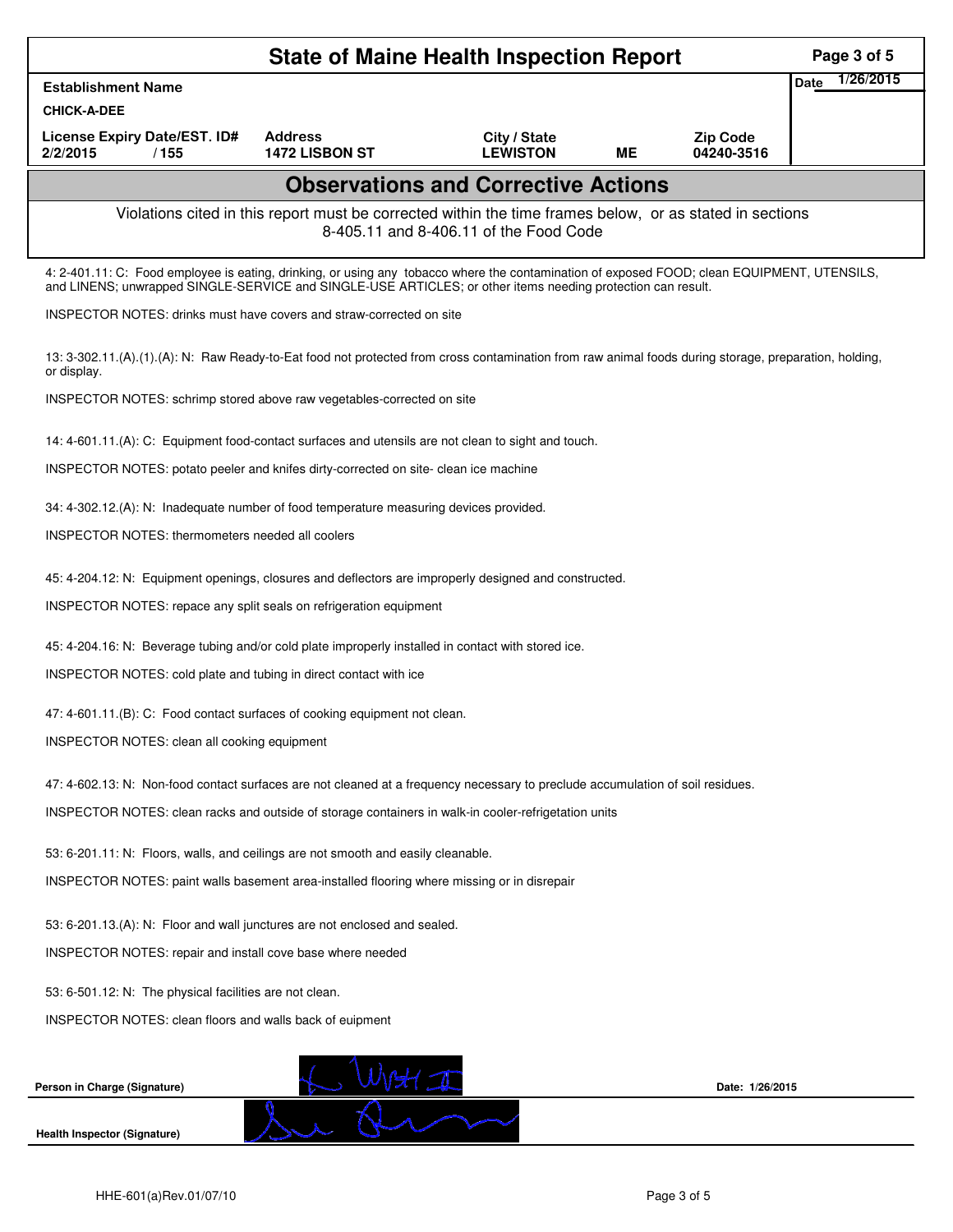|                                                                                                                                                    | Page 4 of 5                             |                                 |    |                               |  |  |  |  |  |
|----------------------------------------------------------------------------------------------------------------------------------------------------|-----------------------------------------|---------------------------------|----|-------------------------------|--|--|--|--|--|
| <b>Establishment Name</b>                                                                                                                          | 1/26/2015<br>Date                       |                                 |    |                               |  |  |  |  |  |
| <b>CHICK-A-DEE</b>                                                                                                                                 |                                         |                                 |    |                               |  |  |  |  |  |
| License Expiry Date/EST. ID#<br>2/2/2015<br>/ 155                                                                                                  | <b>Address</b><br><b>1472 LISBON ST</b> | City / State<br><b>LEWISTON</b> | ME | <b>Zip Code</b><br>04240-3516 |  |  |  |  |  |
| <b>Observations and Corrective Actions</b>                                                                                                         |                                         |                                 |    |                               |  |  |  |  |  |
| Violations cited in this report must be corrected within the time frames below, or as stated in sections<br>8-405.11 and 8-406.11 of the Food Code |                                         |                                 |    |                               |  |  |  |  |  |

54: 6-202.11: N: Lights not shielded.

INSPECTOR NOTES: need shields on light over range basement area or install shatter proof bulbs

54: 6-501.14.(A): N: Ventilation not clean.

INSPECTOR NOTES: clean range hood systems



**Date: 1/26/2015**